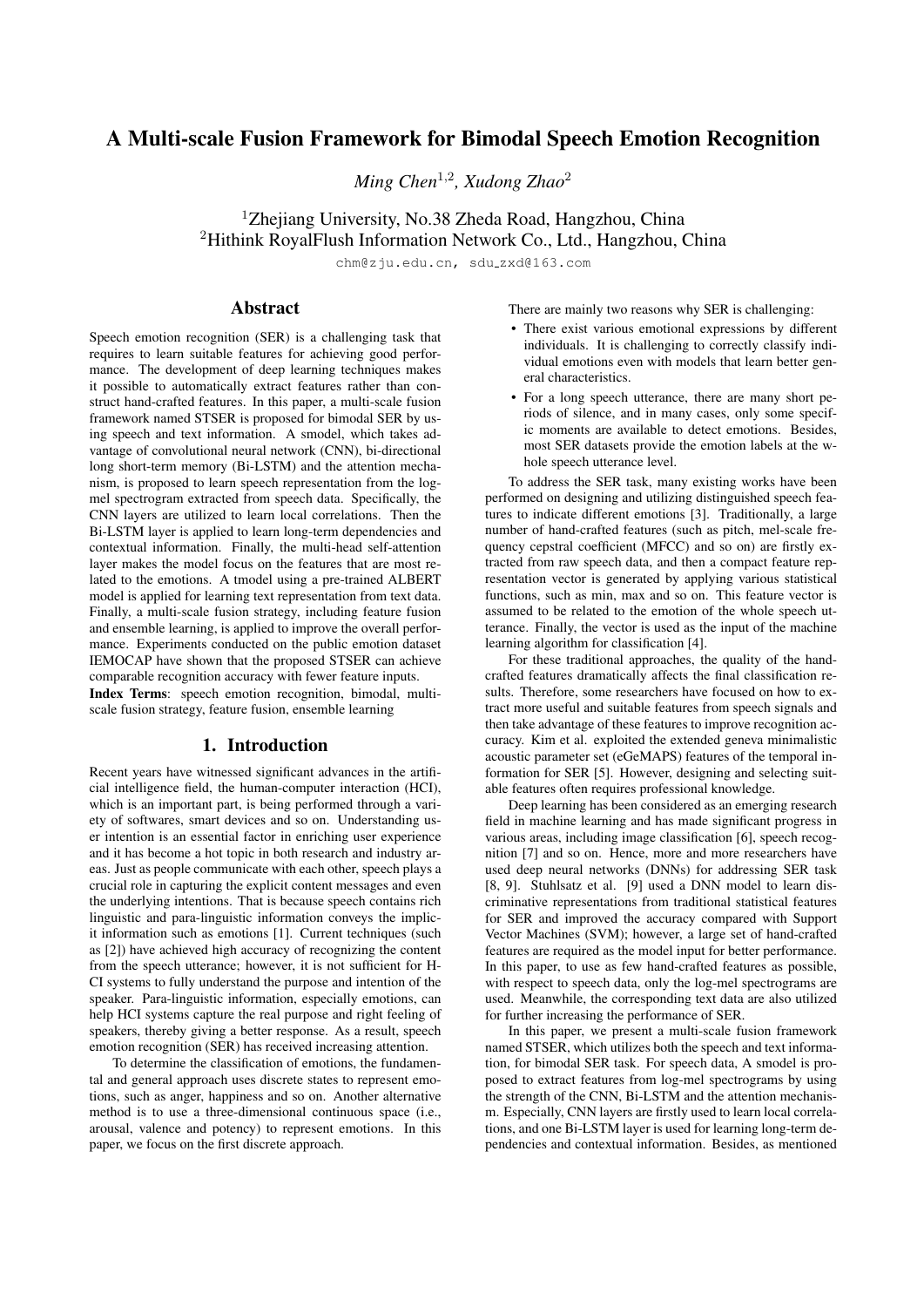

Figure 1: *Overview structure of the proposed STSER for SER*

above, only specific parts contribute to the emotion of the whole speech utterance. Therefore, to address this problem, the multi-head self-attention layer is introduced to make the smodel focus on the features related to the emotion. For the text data, a pre-trained ALBERT model [10] is applied for learning the text representation for assisting emotion recognition. Finally, a multi-scale fusion strategy, including feature fusion and ensemble learning, is utilized for improving the overall performance. The whole STSER is evaluated on the public emotion dataset - Interactive Emotional Dyadic Motion Capture database (IEMO-CAP) [11]. Experimental results have shown that the proposed framework can achieve comparable recognition accuracy with fewer inputs.

The rest of the paper is structured as follows. Section 2 gives the related work. Section 3 describes the details of the proposed deep learning-based model for SER task. Section 4 presents and analyzes the experimental results of the proposed model. Section 5 concludes the paper.

# 2. Related Work

Speech emotion recognition has attracted a great deal of attention in the area of signal processing. With the development of deep learning techniques, especially inspired by the successful application of image processing and natural language processing (NLP), many existing researches, which are based on the DNNs, have been proposed to recognize speech emotions. For example, Wollmer et al. [12] proposed a DNN architecture consisting of a three layer LSTM for SER task. Tang et al. [13] proposed three models under the end-to-end learning framework for SER task, including CNN combined with extended features, CNN+RNN (recurrent neural network) and ResNet.

For attention mechanism, its efficiency has been demonstrated in many fields such as speech recognition [14]. It makes the model focus on the specific features which are more relevant to the outputs. Therefore, it also attracts more and more researchers to improve their model performance in the field of SER. For example, Li et al. [15] proposed the combining use of the dilated residual network (DRN) and multi-head selfattention for SER task. Yoon et al. [16] proposed a multi-hop attention model to combine the features extracted from acoustic and textual data for SER task.

### 3. STSER Framework for SER

In this section, the proposed STSER framework combining speech and text information for SER is introduced. We firstly describe the overview structure of the proposed STSER. And then, we describe the designed smodel and tmodel. Finally, the multi-scale fusion strategy is presented.

### 3.1. Overview Structure of STSER

In this paper, for addressing the task of SER, we propose a multi-scale fusion framework based on the deep learning model by using both the speech and text data. The overview structure of the proposed STSER framework is shown in Figure 1.

Comparing with traditional methods using a large set of hand-crafted features (e.g., pitch, MFCC, etc.) produced from raw speech data, only the log-mel spectrograms obtained from speech data and text data are used as the input of the proposed STSER. It can save a lot of time and energy in designing and producing distinguished and suitable features, which always needs professional knowledge. In other words, it can eliminate the need to extract features manually.

As shown in Figure 1, the log-mel spectrogram and transcribed text data are processed by the smodel and tmodel, respectively. After extracting the features from two models, besides being treated separately, two feature vectors are concatenated into one vector and then fed into the corresponding classifier to further process. Finally, the emotion predictions are given by the ensemble of all classifiers.

#### 3.2. Design of smodel

The smodel is used to learn speech representation from the input of mel-spectrogram for further classification. In our design of the smodel, we take advantage of CNN, Bi-LSTM and attention mechanism. The structure of the designed smodel is shown in Figure 2. There are mainly three components in the smodel, including CNN layers, Bi-LSTM layer and Attention layer.

### *3.2.1. CNN Layers*

It has turned out that the CNN-based models can achieve a comparable or even better performance than traditional models using hand-crafted features. Therefore, we firstly use the CNN layers to extract robust features.

As shown in Figure 2, the CNN layers consist of one or more conv blocks. There are three types of layers in each conv block, including the convolutional layer, batch normalization layer and max-pooling layer.

• The convolutional layer is utilized to extract features and learn local correlations through the convolution operation of kernel filters. The kernel weights are shared to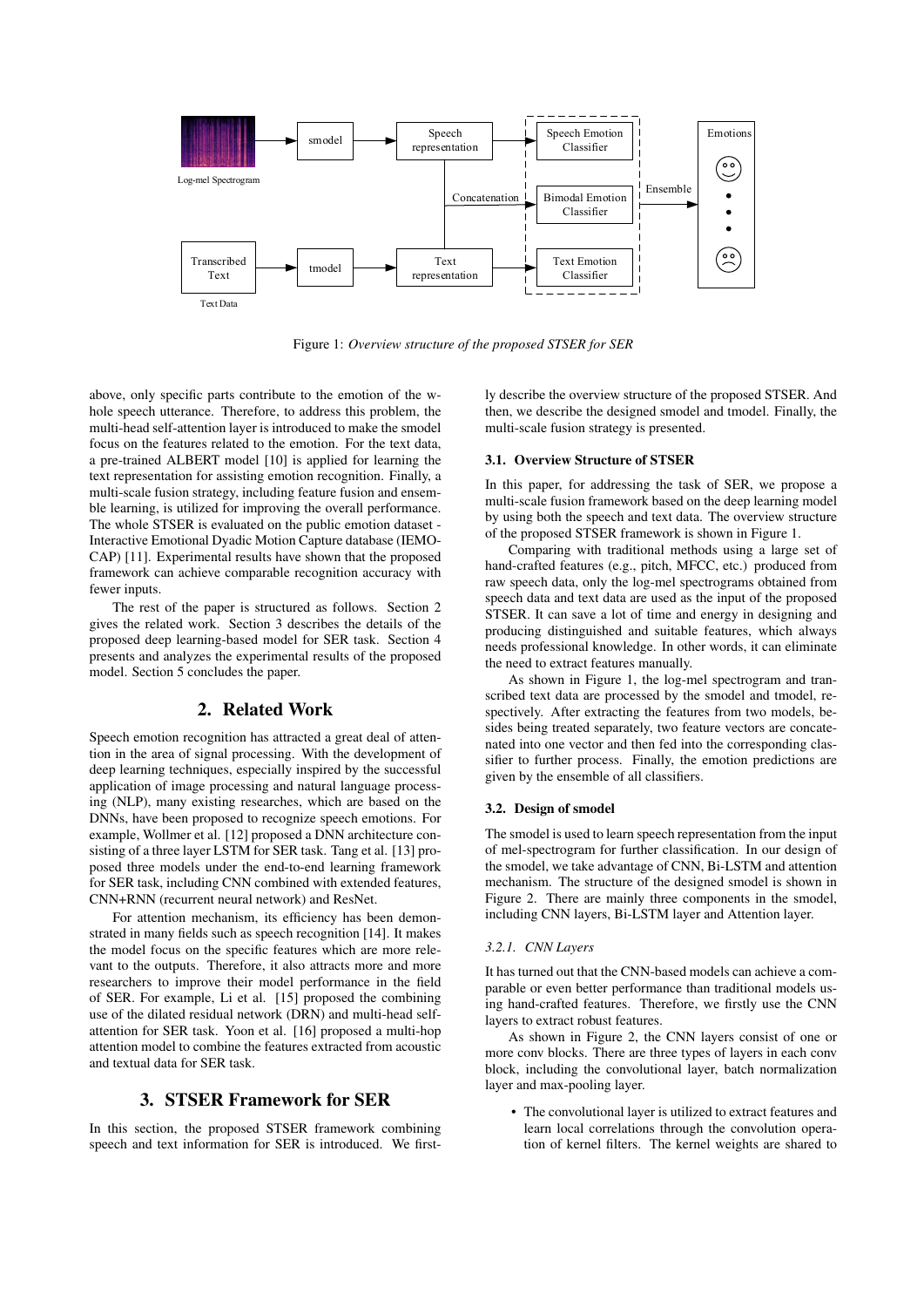

Figure 2: *Designed structure of the smodel*

extract the same features in different locations, which can greatly reduce the network parameters.

- The batch normalization layer is applied to stabilize or even accelerate the training process through normalizing the input distribution of this layer. By using the layer, it also can be able to alleviate the overfitting problem and then improve generalization performance.
- The max-pooling layer is used to reduce feature dimensions while retaining the corresponding main features. Besides, it also can prevent overfitting.

### *3.2.2. Bi-LSTM Layer*

The main issue affecting the performance of the RNN, which is used for learning sequential information, is that it is easy to encounter the gradient disappearance problem. To mitigate this problem, LSTM is applied to learn long-term dependencies and contextual information by introducing the gating mechanism.

For the conventional LSTM network, it can only be able to predict the output of the next time step according to the sequential information of the previous time step. However, it does not consider that the output at the current time step is not only related to the former state, but may also be associated with the future state. Bi-LSTM, which uses two LSTM networks with forward and backward directions, can be applied to address the above situation. Considering the complexity of emotional changes in speech, we use Bi-LSTM layer to learn long-term dependencies of the extracted features from the CNN layers.

#### *3.2.3. Attention Layer*

As there are many short silence periods and only specific parts contribute to the emotion, it increases the difficulty and challenge of recognizing emotion. In order to address this challenge, the attention mechanism is introduced in the smodel.

Especially, multi-head self-attention mechanism [17] is utilized in the attention layer. With this attention layer, it is able to make the smodel focus on salient features related to the emotions and then generate discriminative representations for improving emotion recognition accuracy.

### 3.3. Design of tmodel

The tmodel is utilized to learn text representation from the transcribed text data as shown in Figure 1, for assisting the emotion classification. The ALBERT model [10] has been validated to be able to generate robust text feature representations with fewer model parameters compared with BERT [18] in NLP fields. Therefore, the text representation is directly obtained by using a pre-trained ALBERT model and then used for further emotion classification.

### 3.4. Multi-scale Fusion Strategy

For obtaining better classification performance, we present a multi-scale fusion strategy, including feature fusion and ensemble learning. Feature fusion is used to fuse extracted features, and ensemble learning is used to integrate multiple models. Both two approaches aim to improve the overall performance.

- For feature fusion, we generate a new representation vector by directly concatenating the speech and text representation, and this vector is then fed into the bimodal emotion classifier.
- For ensemble learning, three classifiers, including speech, text and bimodal emotion classifier, are used to give the emotion prediction separately. And then, the final predicted emotion is obtained by the average ensemble of all three classifiers in the paper.

### 4. Experiments

To evaluate the performance of the proposed framework, we perform experiments on the public emotion dataset - IEMO-CAP. In this section, the experimental setup is firstly described. And then, the experimental results and analysis of the proposed framework are presented.

#### 4.1. Experimental Setup

### *4.1.1. Emotion Dataset*

There are approximately 12 hours of speech data from 10 actors in the IEMOCAP dataset. The dataset contains 5 sessions and each session is performed by one female and male actor in scripted and improvised scenarios. It consists of 10039 utterances in total, with a mean duration of 4.5 seconds. In this paper, the sample rate is set to 16 kHz. Besides, the speech utterances labeled 'excited' are merged into the 'happy' class, and then the data labeled  $\{happy, neutral, any *q*, sad\}$  are used in the experiments. The IEMOCAP dataset contains the transcribed text data of each utterance with word-level alignment; hence, log-mel spectrograms obtained from speech and the corresponding transcript are used as the input of the STSER.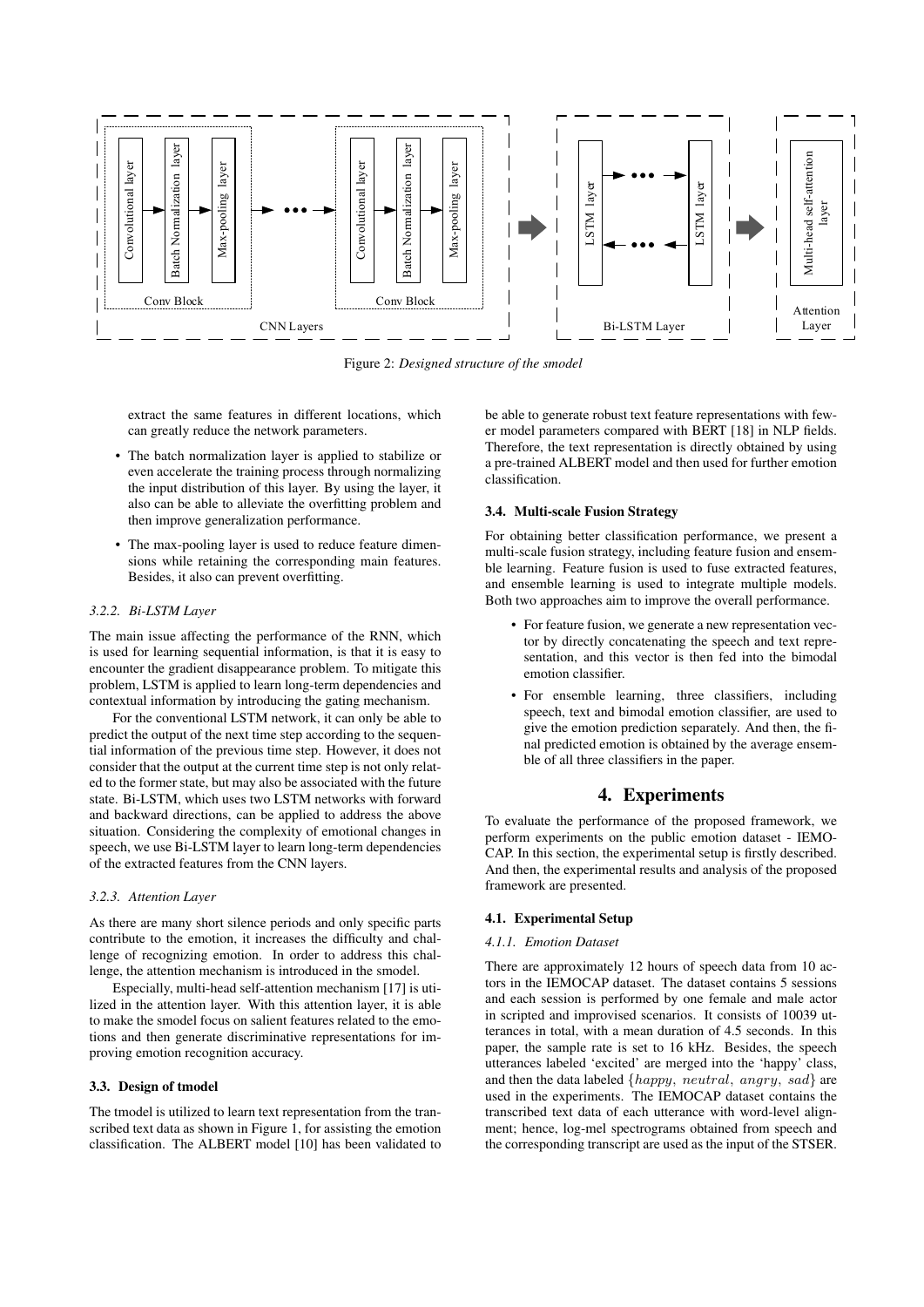Table 1: *Performance comparison of each classifier with STSER framework in terms of WA and UA on IEMOCAP dataset.*

| Method                            | WA     | UА       |
|-----------------------------------|--------|----------|
| Speech Emotion Classifier         | 53.35% | 55%      |
| <b>Text Emotion Classifier</b>    | 59.32% | 59.4%    |
| <b>Bimodal Emotion Classifier</b> | 70.83% | $71.7\%$ |
| <b>STSER</b>                      | 71.06% | 72.05%   |

### *4.1.2. Hyper-parameters*

Because the low dimensional log-mel spectrogram is processed to obtain speech representation, we only use one conv block in the CNN layers of smodel in the experiments. All three classifiers have three dense layers with the same hidden units, i.e., 128, 64, 128. There are four parallel heads in the attention layer. Adam optimization algorithm with a learning rate of  $10^{-4}$  is applied to optimize the model parameters. Besides, the rectified linear unit (ReLU) function is used as the activation function of the layers in the model, including convolutional layers, Bi-LSTM layer and dense layers.

### 4.2. Experimental Results and Analysis

In our experiments, the STSER framework is trained in a speaker-independent manner. The five-fold cross-validation is implemented for evaluating the performance of the proposed STSER framework. In other words, the speech and text data of eight speakers from four sessions are used as training dataset for training the model, and the remaining data are used as testing dataset. In the training procedure, 20% of the training data are used as the validation dataset for further preventing overfitting and improving generalization abilities by applying the early stopping mechanism according to the validation accuracy.

With respect to the evaluation metrics for measuring the model performance, weighted accuracy (WA) and unweighted accuracy (UA) are employed in the experiments. Especially, WA is defined as the overall accuracy of the entire testing dataset, while UA is the average of accuracies of all different emotion categories. It is worth noting that the WA and UA reported in the paper are the average of the results of five-fold cross-validation experiments.

#### *4.2.1. Ablation Study*

As depicted in Figure 1, there are three classifiers in the STSER framework, i.e., speech, text and bimodal emotion classifiers. We compare the performance of three classifiers and the STSER framework.

As shown in the Table 1, the STSER framework performs the best accuracy of emotion classification among all models. However, the results of STSER framework and bimodal emotion classifier are close, it may be due to the poor performance of other two classifiers, resulting in the average result that could not greatly improve performance. In addition, the performance of bimodal emotion classifier is significantly better than both speech and text emotion classifiers. It represents that the feature fusion strategy can make full use of the multi-modal features and achieve complementarity. These two experimental phenomena indicate that the effectiveness of the multi-scale strategy, i.e., feature fusion and ensemble learning, for improving emotion recognition.

Table 2: *Performance comparison of the STSER framework with other methods using both speech and text data.*

|      | Method          | WA     | UΑ     |
|------|-----------------|--------|--------|
| [19] | E_vec-MCNN-LSTM | 64.9%  | 65.9%  |
| [20] | MDRE            | 71.8%  |        |
| [21] | Att-align       | 72.5%  | 70.9%  |
| [22] | IIEmoNet(BE)    | 73.5%  | 71%    |
| Ours | <b>STSER</b>    | 71.06% | 72.05% |

#### *4.2.2. Comparison Experiments*

Experiments are performed to compare the proposed STSER framework with other SER approaches on IEMOCAP dataset. Table 2 shows the performance comparison of all methods in terms of WA and UA.

As shown in the Table 2, on one hand, compared with [21] and [22], the absolute accuracy of the STSER framework is reduced by 1.44% and 2.44% in terms of WA, respectively. This reduction is so small that it can be assumed that the STSER has achieved a comparable performance. On the other hand, the inputs of these models, especially the speech features, differ significantly. Only the log-mel spectrogram is used as the speech features in the STSER; however, in [21], it needs to extract a 34-dimensional feature vector from each frame including M-FCC, spectral centroid and so on; in [22], the authors train their models on the IS09 feature set [23]. It indicates that more handcrafted features are needed to achieve a better performance. Nevertheless, more necessary feature inputs mean that more time and energy consumption in the preprocessing original speech data. It even needs more extra professional knowledge in this process, which further increases the complexity and difficulty of the SER task. Therefore, our proposed STSER framework may be a better choice as balancing the tradeoff between the model complexity and recognition accuracy. In addition, there are multiple classifiers in the STSER framework, which can be applied individually or in combination. It also has great extensibility for further integrating more classifiers about other modal information.

## 5. Conclusions

In this paper, we present a multi-scale fusion framework named STSER by combining speech and text data for addressing the SER task. Speech data is processed by smodel, which takes advantage of the CNN, Bi-LSTM and attention mechanism. Especially, CNN layers are used to learn local correlation, Bi-LSTM layer is applied to learn long-term dependencies and contextual information, and the multi-head self-attention layer is adopted to learn the salient features contribute to emotions and ignore silence and unimportant parts. A pre-trained ALBERT model named tmodel in the paper is used to process text data to generate text representation. Finally, a multi-scale fuse strategy, including feature fusion and ensemble learning, is applied to obtain a better and more accurate emotional prediction. The proposed model is evaluated on the public emotion dataset - IEMOCAP. The experimental results demonstrate that our model can achieve comparable recognition accuracy for SER with fewer feature inputs. In the future work, we will evaluate the performance using other network structures, such as residual connection, dilated network and so on. Furthermore, we will try to learn discriminative features and robust representations by using more modal information.